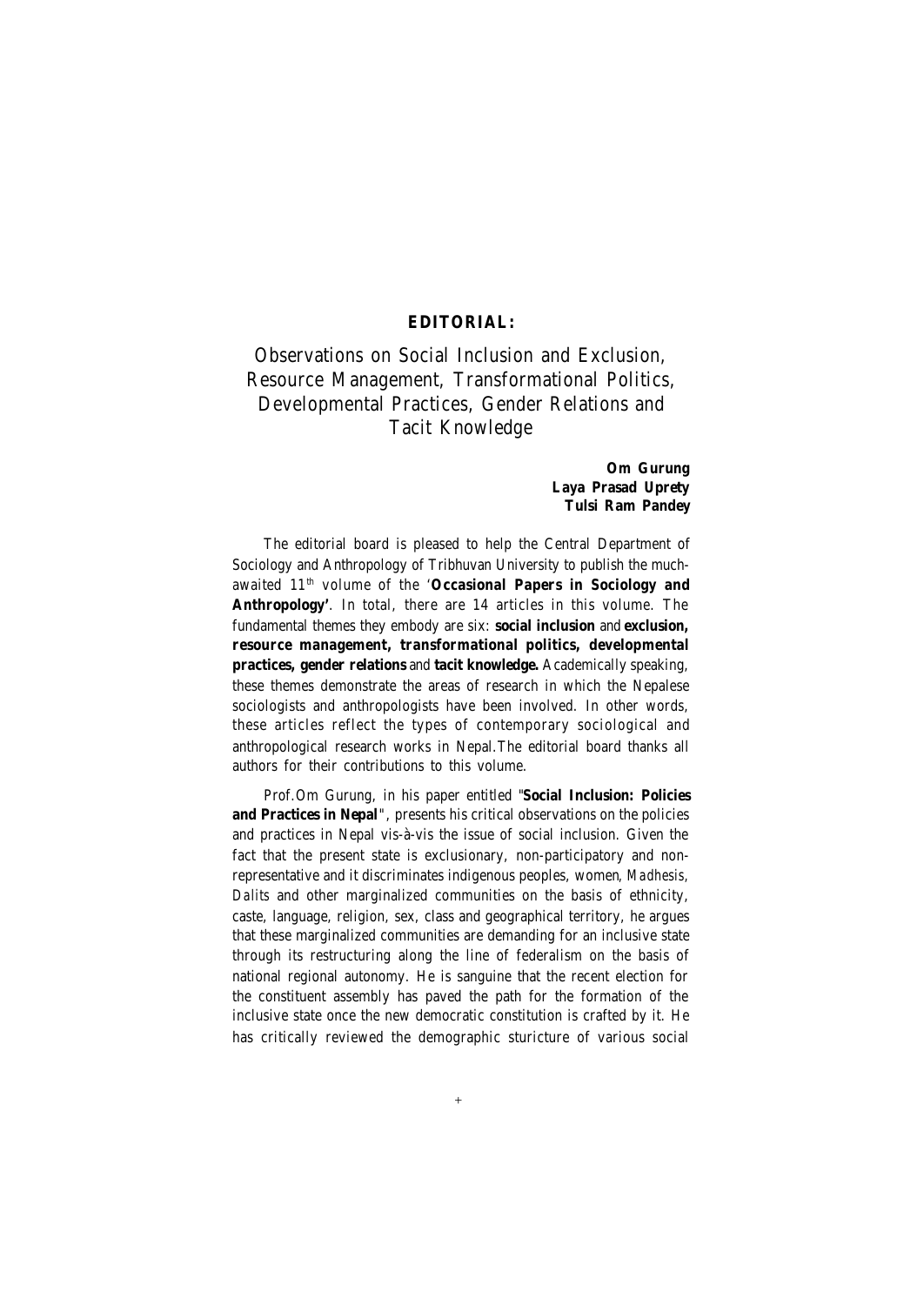**286** Occasional Papers, Vol 11

groups, all past development plans and programs of the government, and the issues embedded in the regime of social exclusion. He has cogently argued that social exclusion of indigenous peoples and other marginalized communities in Nepal is one of the widely accepted factors of their impoverization and marginalization.

Mr.Jailab Rai, in his article entitled "**Socio-Cultural Subjectivities of Landlessness: A Case Study of Sarki People from Naubise VDC of Dhading District**", deals with the socio-cultural subjectivities of landlessness surfaced among the *Dalit* people who are considered as the extremely marginalized group in the access to and ownership of land resources. He has analyzed the social, economic and cultural dimensions and processes of the issue of landlessness among the *Dalits.* He has suggested that such socially disadvantaged groups must be provided with alternative economic opportunities for the betterment of their social and economic lives by the responsible agencies.

Dr. Keshav Kumar Shrestha, in his article entitled "**An Ethnography of the Jhapali Rajbanshis**", presents the classical ethnographic accounts of the *Rajbanshi*, one of the few indigenous people of eastern *Terai*. More specifically, he has provided the analysis on the history, social structure, economic system, *rites de passage,* and religion.

Dr. Laya Prasad Uprety, in his article entitled "**Migration and Its Implications on the Local Initiative of Management of Water Resource for Irrigation**", analyzes the trends and causes of in-migration in a traditional *Tharu* community of western *Terai* that triggered the intensification of the local culture of water resource management for irrigation in the expanded command areas, and explicates the implications of in-migration on the local initiative of management of irrigation systems. He concludes that hill-*Terai* interface has not been impediment for the sustained irrigation management in the traditional homeland of the *Tharu* people because the hill caste/ethnic migrant water appropriators have completely learned and accepted the native *Tharu* culture of common property resource management as if they are a part of traditional social structure. He further argues that such unique migrant-native interface which can be a model of the common property resource management for other parts of Nepal *Terai* where similar social structure exists. Notwithstanding this brute fact, migration has also begun having the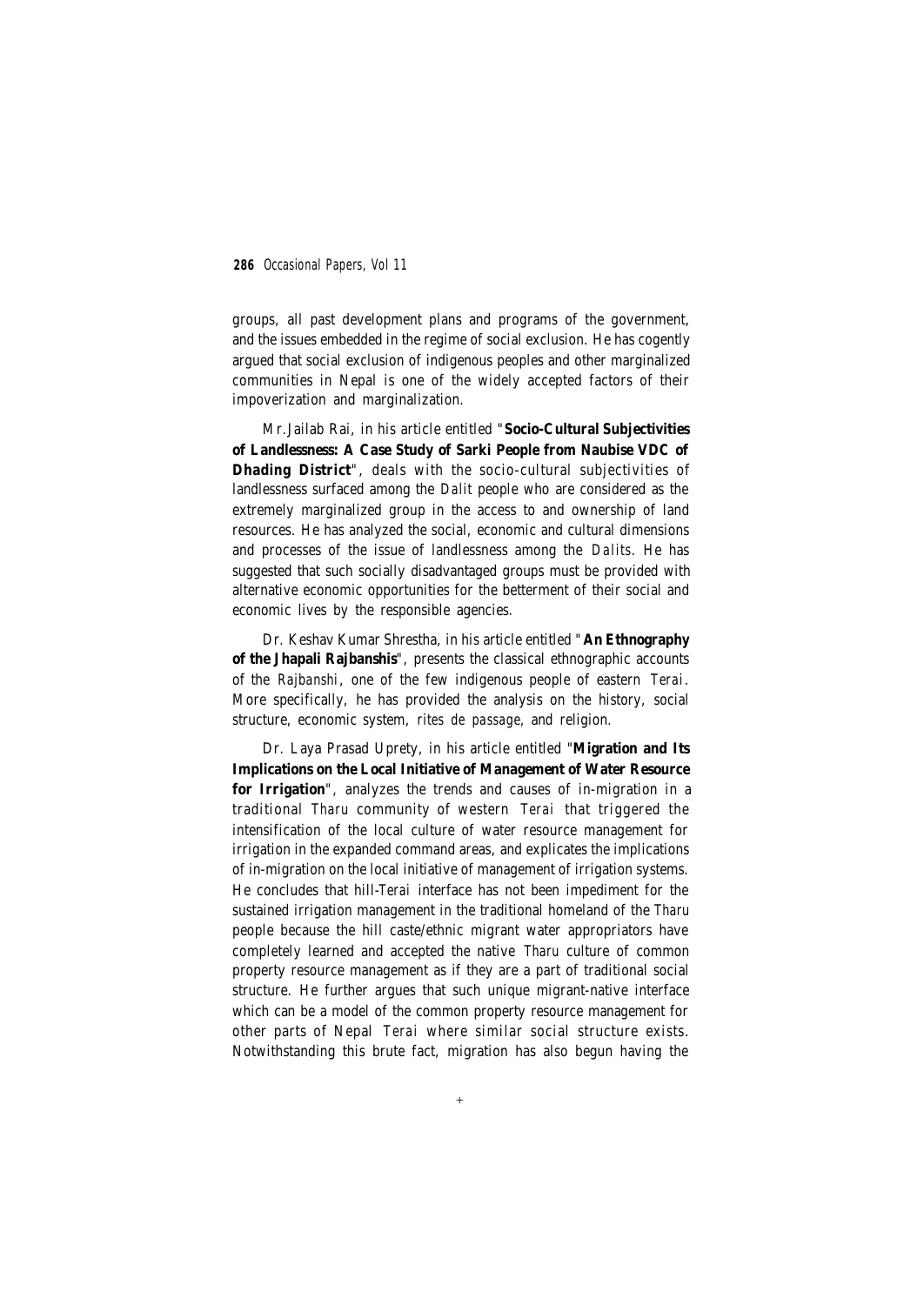adverse effect on the reduction of the command areas of the farmermanaged irrigation systems through the process of urbanization.

Ms.Shyamu Thapa Magar, in her article entitled "**Magars and their Indigenous Knowledge Systems and Practices in Tanahu District**", has tried to analyze the gender aspect of indigenous knowledge systems. She argues that both men and women are directly involved in resource utilization, management and protection by using their indigenous knowledge systems in their specific environments learned from their older generations for their sustained livelihood. These systems of knowledge have been continued because of the inherent organizational culture of underscoring the people's participation in decision-making processes, group dynamism and people's role in resource mobilization, cost effectiveness and sustainability. Hence, promoting valuable indigenous knowledge systems and practices for the sustained livelihood among the indigenous communities is the need of the contemporary world when they are deteriorating due to the interventions of the new modern technologies.

Using the value chain analysis, Mr. Madhusudan Subedi, in his article entitled "**Aromatic Plant Trade and Livelihood Strategies in the Rural Nepal: A Case of Wintergreen in Dolakha District**", has assessed the opportunities for Wintergreen, a natural product's intervention for reducing poverty, strengthening local governance, and improving resource management. He concludes that natural resources are dynamic and perceptions regarding their ownership and access rights are socially embedded, and political forces determine the stake of various actors and stakeholders over such resources. People and their surrounding environment define resources and their use. The Nature, Wealth and Power Framework enables one to understand the various cross- cutting themes. It is a mutually inclusive framework for knowledge management, capacity building, organizational development and arrangement, competitiveness and efficiencies, policy and legal reforms, and integration.

Mr. Chalaune, in his paper entitled "**Water, Wealth and Power: A Case Study from Upper Mustang Nepal**", examines the relationship between micro socio-political institutions and unequal access to water which are ultimately moulded by macro social world. He argues that the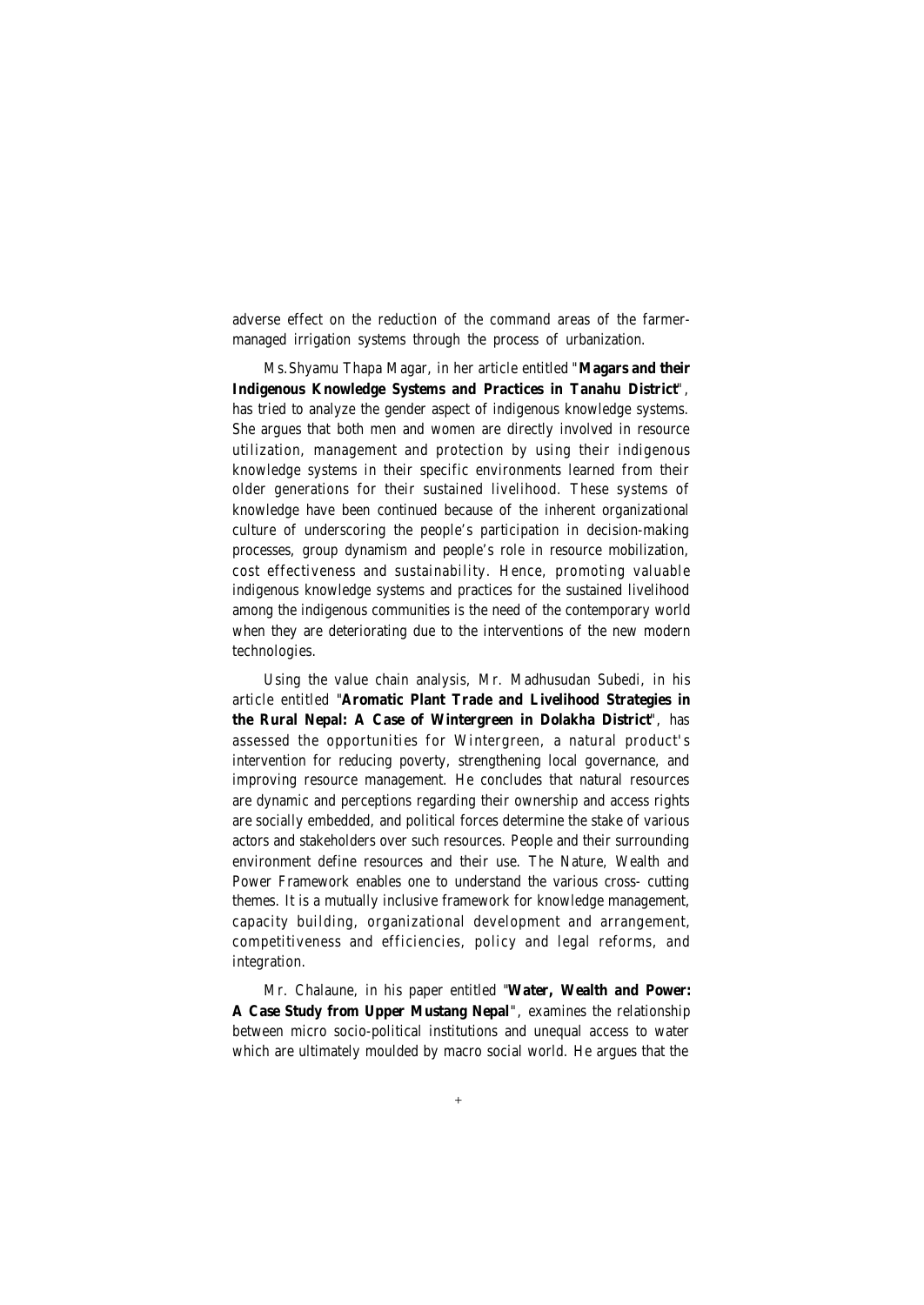## **288** Occasional Papers, Vol 11

indigenously managed irrigation system existing in Dhee-Upper Mustang is the manifestation or reflection of local kingship, village headmanship, polyandry, property inheritance system, access to and control over land, animal husbandry, state monarchical system, *Bikas* (development), and *modus operandi* of NGOs/INGOs and governmental officials. He cogently argues that the local unequal socio- political complexities led to age old indigenously managed irrigation system which is ultimately triggered and protected by wider social and political structure. Succinctly put in other way, he shows that the community or indigenously-managed irrigation system of Dhee is not isolated from micro and macro sociopolitical complexities. He has ascertained that it is highly exploitative system because irrigation water reinforces existing social hierarchy making rich the richer and poor the poorer.

Mr. Jiban Mani Poudel, in his article entitled, "**Cultural Understanding of Non-timber Forest Products among Bahuban Community People of Eastern Nepal**", analyzes that all naturally available 'objects' are not 'resources' for all categories of people. He argues that these objects only become resources while people use them to fulfill their needs by interpreting the symbolic meanings, functions and use-values in their socio-cultural and religious lives. Along this line, he further argues that all **non-timber forest products** (NTFPs) have not the same use-values for all categories of people. There are caste/ethnic, religious, class, and age-group differences in NTFPs' uses. Therefore, people's interaction with nature (NTFPs) can be understood only with reference to culture and cultural perspectives. He has further argued that the local people have strong social sanction and tradition belief regarding the use of locally available resources. Such social sanction and traditional belief help to protect over and continuous exploitation of resources.

Dr.Tulsi Ram Pandey, in his article entitled "**Democracy in Cage:Towards a Framework for State Restructuring in Nepal**", analyzes the meaning of state and democratic processes, explicates how the democratic processes were kept into cage by all previous waves of efforts towards restructuring the state, evaluates the contents and implications of current debates on state restructuring in Nepal by relating them with the characteristics of the democratic processes and makes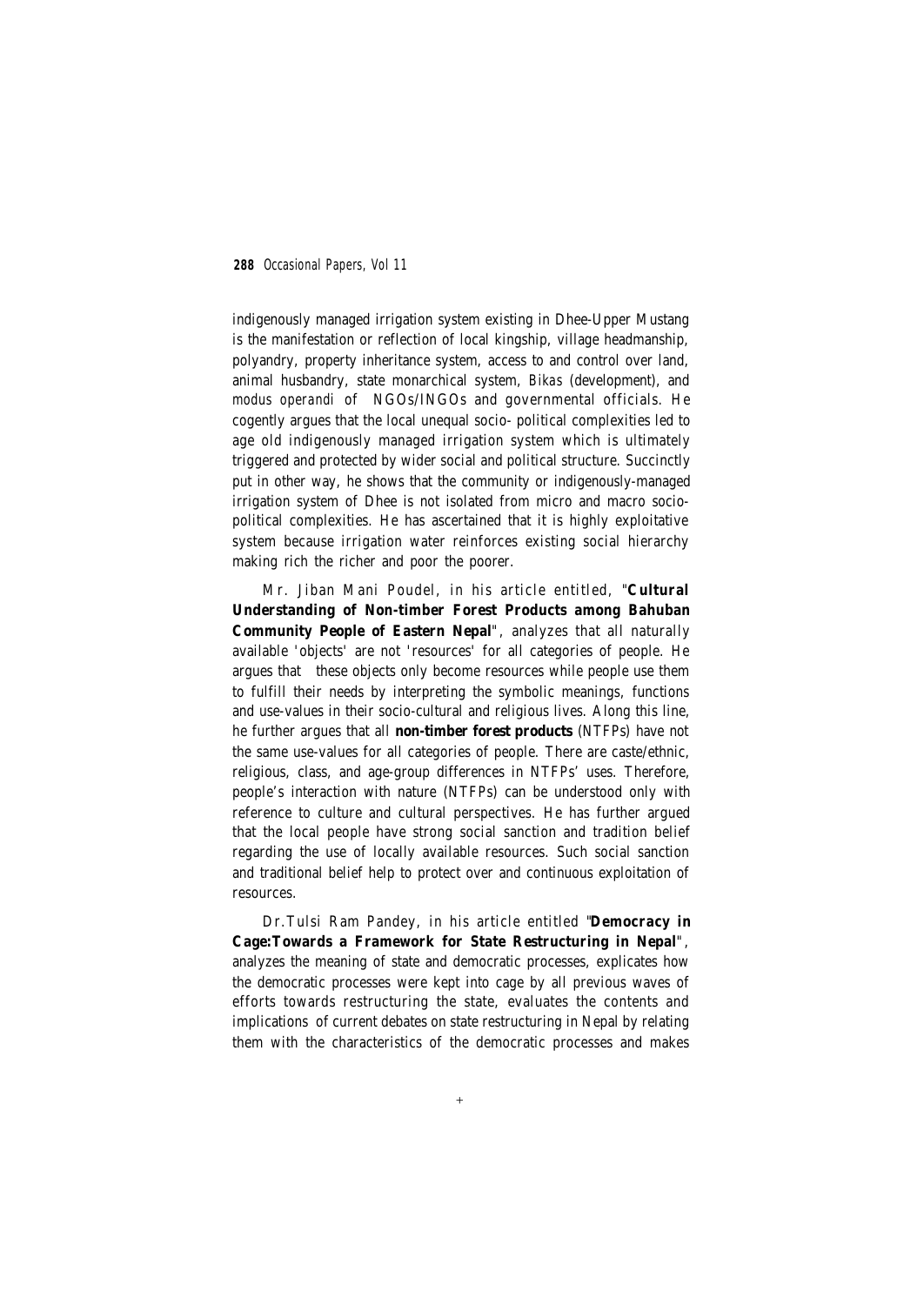efforts to identify some additional issues of importance in this regard. He concludes that one of the important fields requiring changes in bringing some reformulation of relationship between state, class and people is the organizational structure of the state and the pattern of distribution of power between its units working under that structure. Devolution of political and economic power of the state to village level units of the government helps to satisfy many of the problems raised in current debates on state restructuring in Nepal. It is a fact that many of the caste and ethnic people are concentrated in some specific parts of the country. As a result, the representative units of the governments in most of those specific localities could be formed of members representing those caste and ethnic people who live there in majority. Devolution of power of the state to these local units allows these members to use that power for the advantage of their community.

Mr.Suresh Dhakal and Mr. Sanjeev Pokharel, in their article entitled **"Local Movements, Political Processes and Transformation: A Case Study of Bhaktapur Municipality**", have attempted to explain a story of partnerships, communities, political leadership, and management practices to show how with a political will good governance is possible even in a polity that is undergoing significant governability crises and an erosion of political institutions. By studying the transformation of the traditional city of Bhaktapur, they have sought to complicate and problematise the discourse on democracy so that we can look beyond the subtle rhetoric of democracy and draw different conclusions. They have concluded that a program of social transformation – towards more modernity, towards more democracy - can achieve its desired goals if it takes into consideration the social, economic and cultural experiences of the people concerned.Therefore, it is important for a program of social transformation to be compatible with the constraints and opportunities faced by the people in their everyday lives. They have cogently argued that ideologies hold no power in themselves to change a society. What is required is people's active involvement in the processes of determining not only the contents but also the course of social transformation. If people actively participate in the process of determining what needs to be changed and how, desired social changes are not difficult to realize. In Nepal, few programs of social and economic transformation are based on people's own perception about how they can be made fruitful to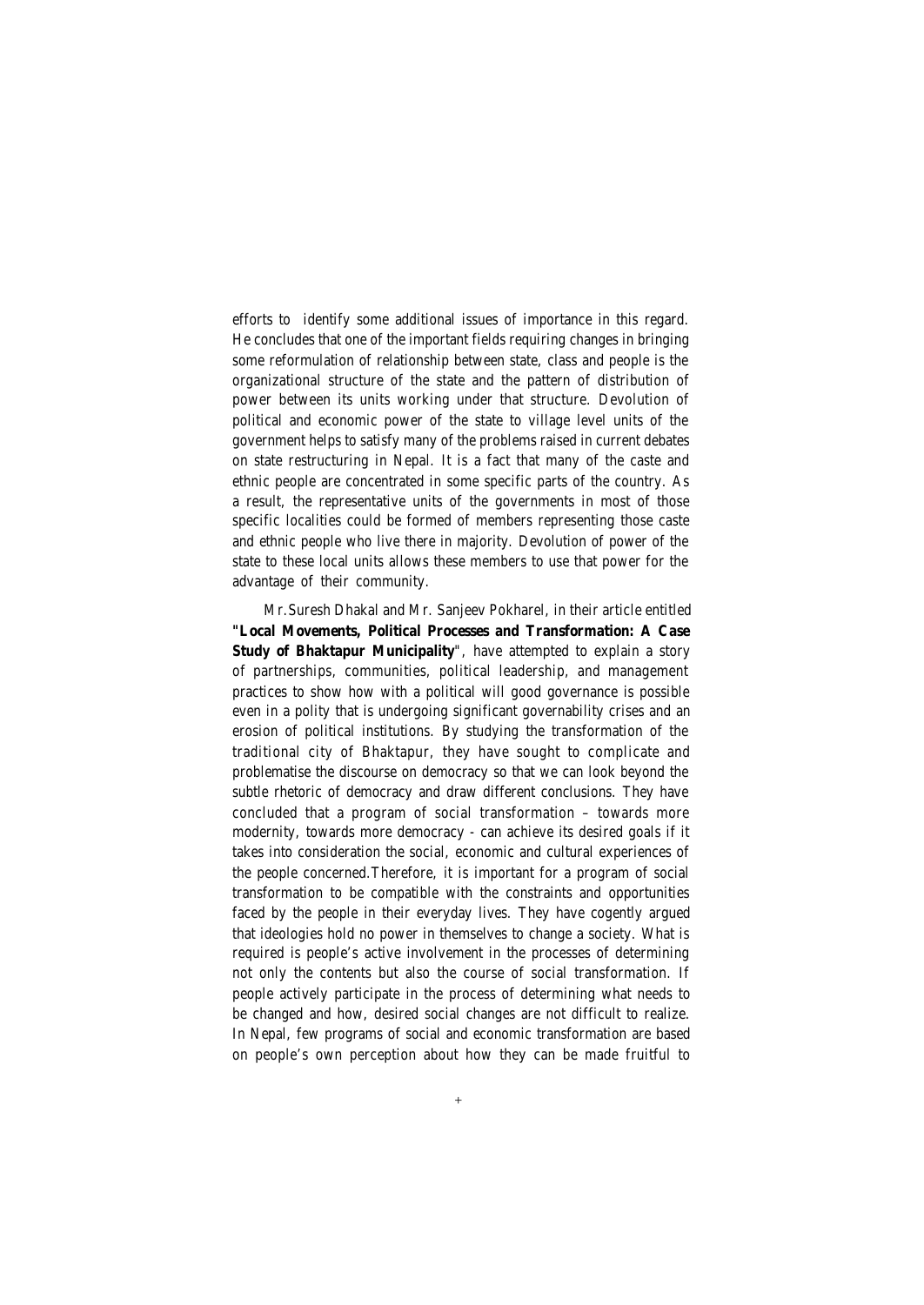**290** Occasional Papers, Vol 11

## them.

Prof. Samira Luitel, in her article entitled "**Dependency and Underdevelopment: The Nepalese Context**", proffers the penchant criticism on the nature of underdevelopment in Nepal. She critically rivets her analysis on history of underdevelopment, foreign aid and dependency, dependency and donor interest, centralized planning and unequal development and traditional bureaucracy and global economy vis-à-vis Nepal. She concludes that the internal political system characterized by the political instability, traditional caste system, class system, fatalism, foreign aid and donor interest and traditionally-oriented bureaucracy have been some of the key factors for the underdevelopment of Nepal.

 Ms.Sujan Ghimire, in her article entitled "**Macro Development and Micro Social Processes: Development as Discourse in Nepal**", cogently argues that to understand development processes, examining aid impacts at local level is as important as studying the impacts of development at the macro level. She has tried to explore the intended and unintended impacts of Finnish aid in the Nepali forestry sector and link the impacts of aid at macro level with processes at the micro level following a genre of thought, known as post-development. She has inferred from the post-development writings that different social processes are set off by development at local levels. For her, understanding the context is crucial to ascertain the impacts of development aid.

Ms. Mina Uprety and Ms. Sikshya Adhikary, in their paper entitled "**Perceptions and Practices of Society Towards Single Women in the Context of Nepal**", focus on problems faced by single women and specifically the widows in the context of Nepal. They argue that the problems faced by widows in Nepal are broadly related to the problems of gender relation. As widows, the social perceptions and practices towards them are much more severe in comparison to other categories of women. The patriarchical ideologies and male domination in social practices have imposed barriers to their happiness. However, they observe that circumstance is now slowly but unquestionably changing with new options, opportunities and hope for them to emancipate from patriarchical domination.